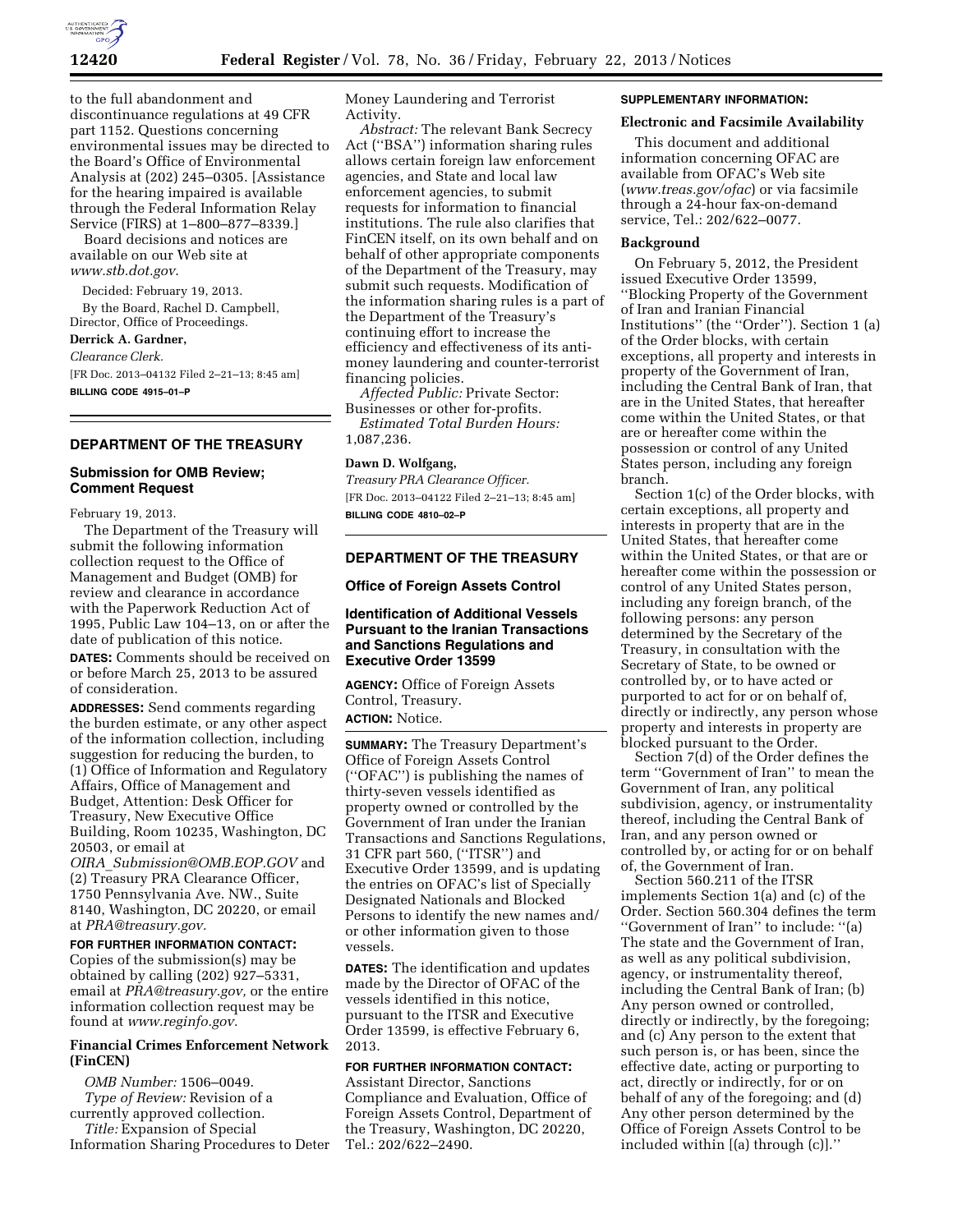Section 560.313 of the ITSR further defines an ''entity owned or controlled by the Government of Iran'' to include ''any corporation, partnership, association, or other entity in which the Government of Iran owns a 50 percent or greater interest or a controlling interest, and any entity which is otherwise controlled by that government.''

On February 6, 2013, the Director of OFAC, in consultation with the Secretary of State, identified thirtyseven vessels as the property of the Government of Iran pursuant to the Order and the ITSR, and updated the entries on OFAC's list of Specially Designated Nationals and Blocked Persons to identify new names or other information given to those vessels.

### **Already-Blocked Vessels With New Information**

1. ALPHA (f.k.a. ABADAN) (T2EU4) Crude/Oil Products Tanker Unknown flag; Former Vessel Flag Malta; alt. Former Vessel Flag Tuvalu; Vessel Registration Identification IMO 9187629; MMSI 572469210 (vessel) [IRAN] (Linked To: NATIONAL IRANIAN TANKER COMPANY).

2. CRYSTAL (f.k.a. ABADEH) (9HDQ9) Crude/Oil Products Tanker Tanzania flag; Former Vessel Flag Malta; Vessel Registration Identification IMO 9187655; MMSI 256842000 (vessel) [IRAN] (Linked To: NATIONAL IRANIAN TANKER COMPANY).

3. CHRISTINA (f.k.a. AMOL; f.k.a. CASTOR) (T2EM4) Crude/Oil Products Tanker Tanzania flag; Former Vessel Flag Malta; alt. Former Vessel Flag Tuvalu; Vessel Registration Identification IMO 9187667; MMSI 256843000 (vessel) [IRAN] (Linked To: NATIONAL IRANIAN TANKER COMPANY).

4. SEAPRIDE (f.k.a. ASTANEH; f.k.a. NEPTUNE) (T2ES4) Crude/Oil Products Tanker Tanzania flag; Former Vessel Flag Malta; alt. Former Vessel Flag Tuvalu; Vessel Registration Identification IMO 9187643; MMSI 572467210 (vessel) [IRAN] (Linked To: NATIONAL IRANIAN TANKER COMPANY).

5. JUPITER (f.k.a. ASTARA) (9HDS9) Crude/Oil Products Tanker Unknown flag; Former Vessel Flag Tuvalu; alt. Former Vessel Flag Malta; Vessel Registration Identification IMO 9187631; MMSI 256845000 (vessel) [IRAN] (Linked To: NATIONAL IRANIAN TANKER COMPANY).

6. LEADERSHIP (f.k.a. DANESH) (5IM 592) Crude Oil Tanker Unknown flag; Former Vessel Flag Cyprus; alt. Former Vessel Flag Tanzania; Vessel Registration Identification IMO

9356593; MMSI 677049200 (vessel) [IRAN] (Linked To: NATIONAL IRANIAN TANKER COMPANY).

7. COMPANION (f.k.a. DAVAR) (5IM 593) Crude Oil Tanker Unknown flag; Former Vessel Flag Cyprus; alt. Former Vessel Flag Tanzania; Vessel Registration Identification IMO 9357717; MMSI 677049300 (vessel) [IRAN] (Linked To: NATIONAL IRANIAN TANKER COMPANY).

8. MAESTRO (f.k.a. FAEZ; f.k.a. SATEEN) (T2DM4) Chemical/Products Tanker Tanzania flag; Former Vessel Flag Malta ; alt. Former Vessel Flag Tuvalu; Vessel Registration Identification IMO 9283760; MMSI 572438210 (vessel) [IRAN] (Linked To: NATIONAL IRANIAN TANKER COMPANY).

9. PIONEER (f.k.a. HADI) (T2EJ4) Crude Oil Tanker Unknown flag; Former Vessel Flag Cyprus; alt. Former Vessel Flag Tuvalu; Vessel Registration Identification IMO 9362073; MMSI 572459210 (vessel) [IRAN] (Linked To: NATIONAL IRANIAN TANKER COMPANY).

10. TAMAR (f.k.a. HAMOON; f.k.a. LENA) (T2EQ4) Crude Oil Tanker Tanzania flag; Former Vessel Flag Malta; alt. Former Vessel Flag Tuvalu; Vessel Registration Identification IMO 9212929; MMSI 572465210 (vessel) [IRAN] (Linked To: NATIONAL IRANIAN TANKER COMPANY).

11. FREEDOM (f.k.a. HARAZ) (5IM 597) Crude Oil Tanker Unknown flag; Former Vessel Flag Cyprus; alt. Former Vessel Flag Tanzania; Vessel Registration Identification IMO 9357406; MMSI 677049700 (vessel) [IRAN] (Linked To: NATIONAL IRANIAN TANKER COMPANY).

12. VALOR (f.k.a. HARSIN) (5IM600) Crude Oil Tanker Unknown flag; Former Vessel Flag Malta; alt. Former Vessel Flag Tanzania; Vessel Registration Identification IMO 9212917; MMSI 677050000 (vessel) [IRAN] (Linked To: NATIONAL IRANIAN TANKER COMPANY).

13. MAJESTIC (f.k.a. GLORY; f.k.a. HATEF) (T2EG4) Crude Oil Tanker Tanzania flag; Former Vessel Flag Cyprus; alt. Former Vessel Flag Tuvalu; Vessel Registration Identification IMO 9357183; MMSI 212256000 (vessel) [IRAN] (Linked To: NATIONAL IRANIAN TANKER COMPANY).

14. TULAR (f.k.a. HENGAM; f.k.a. LOYAL) (T2ER4) Crude Oil Tanker Tanzania flag; Former Vessel Flag Malta; alt. Former Vessel Flag Tuvalu; Vessel Registration Identification IMO 9212905; MMSI 256875000 (vessel) [IRAN] (Linked To: NATIONAL IRANIAN TANKER COMPANY).

15. MILLIONAIRE (f.k.a. HIRMAND; f.k.a. HONESTY) (T2DZ4) Crude Oil Tanker Tanzania flag; Former Vessel Flag Cyprus; alt. Former Vessel Flag Tuvalu; Vessel Registration Identification IMO 9357391; MMSI 572450210 (vessel) [IRAN] (Linked To: NATIONAL IRANIAN TANKER COMPANY).

16. EXPLORER (f.k.a. HODA; f.k.a. PRECIOUS) (T2EH4) Crude Oil Tanker Tanzania flag; Former Vessel Flag Cyprus; alt. Former Vessel Flag Tuvalu; Vessel Registration Identification IMO 9362059; MMSI 572458210 (vessel) [IRAN] (Linked To: NATIONAL IRANIAN TANKER COMPANY).

17. COURAGE (f.k.a. HOMA) (5IM 596) Crude Oil Tanker Unknown flag; Former Vessel Flag Cyprus; alt. Former Vessel Flag Tanzania; Vessel Registration Identification IMO 9357389; MMSI 677049600 (vessel) [IRAN] (Linked To: NATIONAL IRANIAN TANKER COMPANY).

18. JANUS (f.k.a. HONAR; f.k.a. VICTORY) (T2EA4) Crude Oil Tanker Tanzania flag; Former Vessel Flag Cyprus; alt. Former Vessel Flag Tuvalu; Vessel Registration Identification IMO 9362061; MMSI 209511000 (vessel) [IRAN] (Linked To: NATIONAL IRANIAN TANKER COMPANY).

19. SCORPIAN (f.k.a. HORMOZ) (9HEK9) Crude Oil Tanker Tanzania flag; Former Vessel Flag Tuvalu; Vessel Registration Identification IMO 9212890; MMSI 256870000 (vessel) [IRAN] (Linked To: NATIONAL IRANIAN TANKER COMPANY).

20. MARIGOLD (f.k.a. BRAWNY; f.k.a. NABI) (T2DS4) Crude Oil Tanker Tanzania flag; Former Vessel Flag Malta; alt. Former Vessel Flag Tuvalu; Vessel Registration Identification IMO 9079080; MMSI 572443210 (vessel) [IRAN] (Linked To: NATIONAL IRANIAN TANKER COMPANY).

21. MIDSEA (f.k.a. MOTION; f.k.a. NAJM) (T2DR4) Crude Oil Tanker Tanzania flag; Former Vessel Flag Malta; alt. Former Vessel Flag Tuvalu; Vessel Registration Identification IMO 9079092; MMSI 572442210 (vessel) [IRAN] (Linked To: NATIONAL IRANIAN TANKER COMPANY).

22. OCEANIC (f.k.a. NESA; f.k.a. TRUTH) (T2DP4) Crude Oil Tanker Tanzania flag; Former Vessel Flag Malta; alt. Former Vessel Flag Tuvalu; Vessel Registration Identification IMO 9079107; MMSI 572440210 (vessel) [IRAN] (Linked To: NATIONAL IRANIAN TANKER COMPANY).

23. VOYAGER (f.k.a. ELITE; f.k.a. NOAH) (T2DQ4) Crude Oil Tanker Tanzania flag; Former Vessel Flag Malta; alt. Former Vessel Flag Tuvalu; Vessel Registration Identification IMO